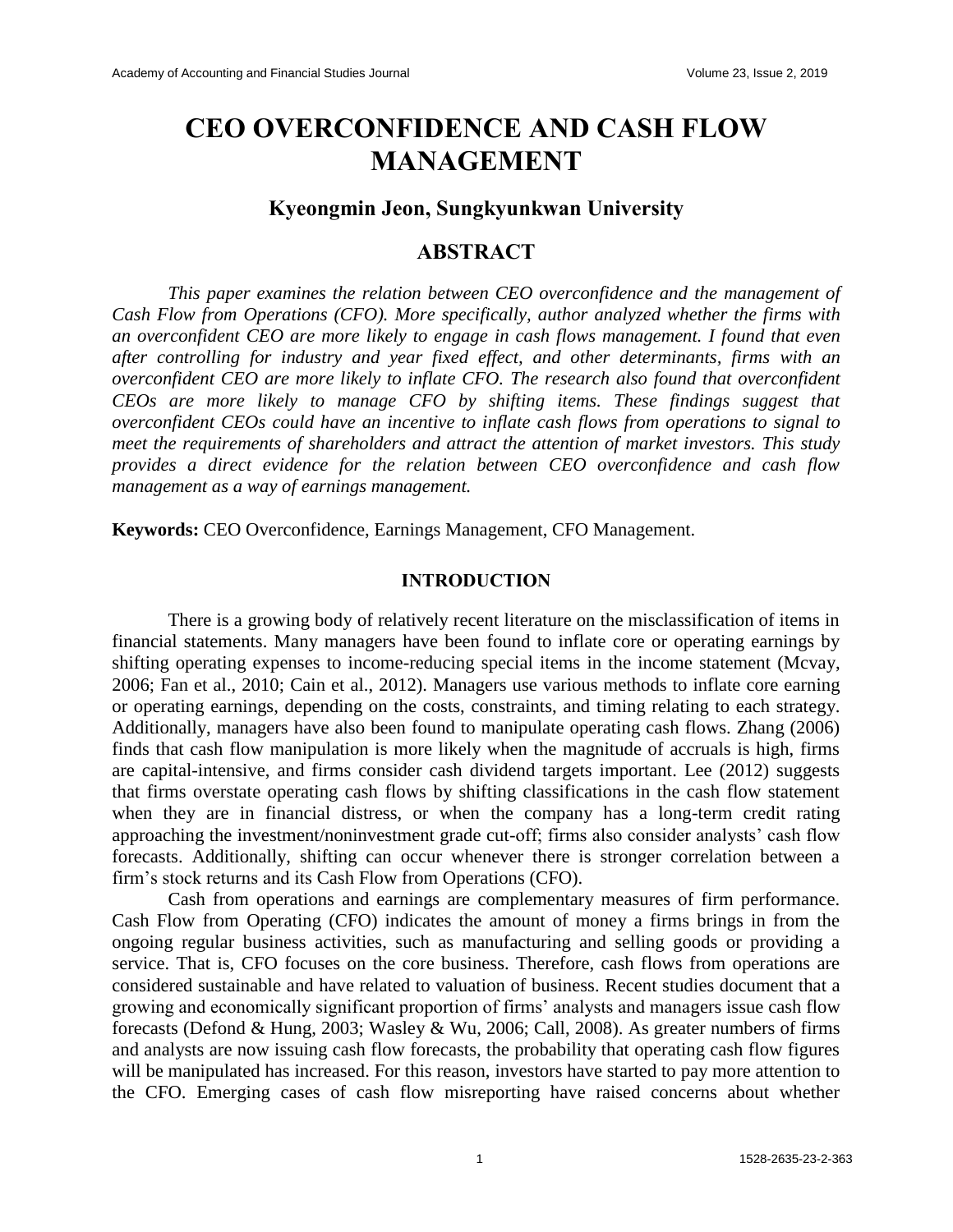managers exercise discretion in financial reporting and in the timing of transactions, in order to inflate reported CFO (Lee, 2012).

According to the results of earlier research, overconfidence could impact financial reporting, as overconfident Chief Executive Officers (CEOs) would tend to overestimate the predicted future cash flow of projects but underestimate the likelihood and impact of adverse events (Heaton, 2002; Malmendier & Tate, 2005; Lin et al., 2005). Overconfident CEOs are likely to be less conservative in accounting (Ahmed & Duellman, 2013), they are also more likely to exhibit an optimism that leads to intentional financial misstatement (Schrand & Zechman, 2012), issue a financial restatement (Presley & Abbott, 2013), and engage in real earnings management (Hsieh et al., 2014; Dechow et al., 1995).

Overconfident CEOs are more likely to undertake hubristic takeovers and to spend more resources internally. However, if internal funds are not sufficient, they do not issue new equity to increase investment in new projects. Overconfident CEOs consider external financing costly, and they tend to create financial slack for future investment by reducing dividends (Deshmukh et al., 2013). Additional cash flow provides an opportunity for overconfident CEOs to invest at levels more in line with their desired levels (Malmendier & Tate, 2008).

Overconfident CEOs have incentives to manipulate firm earnings (e.g., to meet shareholder requirements and attract the attention of market investors) (Graham et al., 2005). Overconfidence about future earnings can create the anticipation of greater financial slack, and may lead to borrowing from future earnings for use in the current period something that also suggests a greater likelihood of current earning management (Schrand & Zechman, 2012).

To date, there have been multiple studies on earnings management (Athanasakou et al., 2011). Nonetheless, there has been little evidence with regard to cash flow management. CEOs may manipulate to inflate reported cash from operations in the statement of Cash Flows (CFO). However, CFO management differs from earnings management. Unlike the earnings management based on accruals, managers can't manage cash flow with biased estimations, so they have no choice but to resort to classification and timing. Specifically, CEOs manage operating cash flows by shifting items between categories of the cash flows statement within Generally Accepted Accounting Principles (GAAP), or by timing certain transactions such as delaying payments to suppliers or accelerating collections from customers (Lee, 2012). This study examines the relation between CEO overconfidence and Cash flow management. More specifically, author analyzed whether firms with an overconfident CEOs are more likely to manipulate operating cash flows by misclassifying cash flows. I found that even after controlling for industry and year fixed effects and other determinants, firms with an overconfident CEO are more likely to inflate cash flow from operating. The research also found that overconfident CEOs are more likely to manage cash flow from operating by shifting items. This study found evidence that firms with an overconfident CEO are more likely to shift cash flows between operating and financing categories in order to inflate cash flow from operating. These findings suggest that overconfident CEOs could have an incentive to inflate Cash flow, to signal to investors that the firm has enough cash for new project investments.

This study contributes to the cash flow literature by providing evidence that overconfidence is associated with Cash flow management. However, in investigating whether overconfident CEOs use timing to manage CFO, this study finds no evidence through any additional analysis involving the cash conversion cycle. Collectively, this study provides a direct evidence of the relation between CEO overconfidence and cash flow management as a means of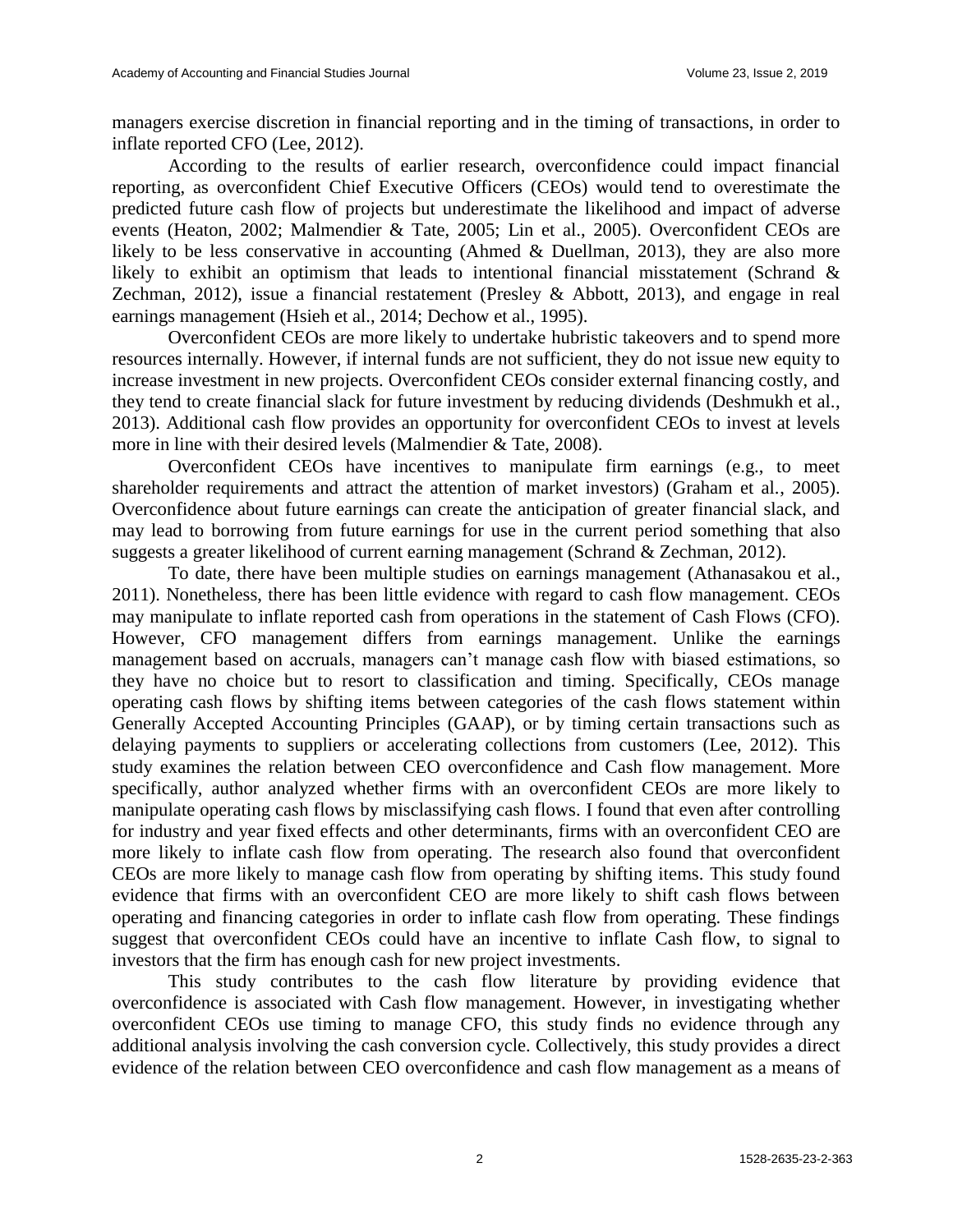earnings management. These findings could prove useful to investors and regulators in understanding financial information and the behavior of overconfident CEOs.

#### **LITERATURE REVIEW**

## **CEO Overconfidence**

Overconfidence is defined as the tendency of individuals to overestimate their knowledge and abilities, or the precision of their information, and which leads them to expect and seek to achieve more desirable outcomes than a realistic evaluation would otherwise suggest (Bhandari & Deaves, 2006).

According to prior research, overconfidence can impact financial reporting, as overconfident CEOs tend to overestimate the projected future cash flow of projects but underestimate the likelihood and impact of adverse events (Heaton, 2002; Malmendier & Tate, 2006). Gong et al. (2009) suggest that overconfident managers tend to underestimate decision risks and use lower discount rates, and that their optimism may lead to certain irrational behaviors (Lin, 2005) and intentional financial misstatement (Schrand & Zechman, 2012). Additionally, as mentioned, overconfident CEOs are likely to be less conservative in accounting (Ahmed & Duellman, 2013), and they are more likely to exhibit an optimism that leads to intentional financial misstatement (Schrand & Zechman, 2012). They are also more likely to issue a financial restatement (Presley and Abbott 2013) or engage in real earnings management (Hsieh et al., 2014). Overconfident CEOs overestimate the returns of their investment projects as being more responsive to cash flow (Malmendier & Tate, 2005), and they inflate CFO by using certain classifications and timing when the incentives to do so are particularly high (Lee, 2012). Overall, overconfident CEOs are more likely to engage in earnings management so as to meet the expectations of investors and earnings forecasts.

#### **Cash Flow Management**

There is a sizeable body of earnings management literature. Nonetheless, there is a scarcity of research on cash flow manipulation and classification shifting in cash flow statements. Zhang (2006) reports that cash flow manipulation is more likely to occur when the magnitude of accruals is high, firms are capital-intensive, or firms consider cash dividend targets important. Hollie et al. (2011) suggest that firms overstate operating cash flows by shifting classifications. Lee (2012) examines how managers use classifications and timing to inflate reported CFO, to investigate CFO management as a phenomenon separate from earnings management. She finds that firms are more likely to upwardly manage operating cash flow when they are in financial distress, have a long-term credit rating approaching the investment/noninvestment grade cut-off, or have analysts' cash flow forecasts; she also finds that there is strong association between a firm's stock returns and its CFO. Managers manipulate operating cash flows by using various misclassification strategies. Nagar  $\&$  Sen (2013), for example, find evidence that Indian firms shift operating cash outflows to investing and financing cash flows, and investing and financing cash inflows to operating cash inflows.

Recently, many managers and analysts have issued cash flow forecasts (Defond & Hung, 2003; Wasley & Wu, 2006; Call, 2008). As the number of cash flow forecasts has increased over the years, so too has the probability of manipulating operating cash flow. Investors have started to pay more attention to CFO, and various cases of cash flow misreporting have raised concerns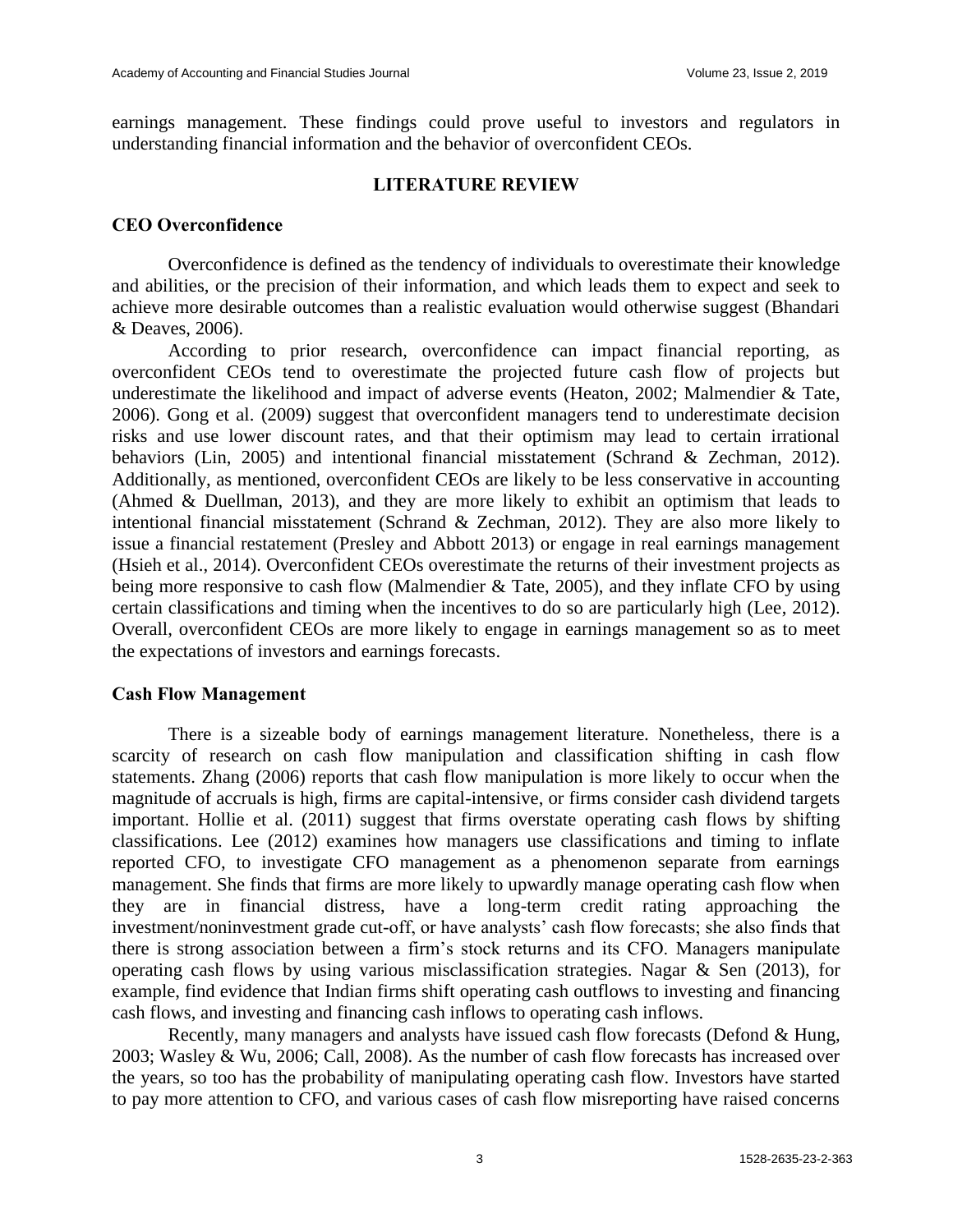that managers are exercising discretion in financial reporting and in the timing of transactions, in order to inflate reported CFO (Lee, 2012).

#### **HYPOTHESES DEVELOPMENT**

CEOs make managerial decisions based on past firm's performance and economic environment. Such manager's behaviors may be affected by personal characteristics. According to prior studies, overconfidence affects corporate investment, financing and dividend policies, as well earnings management. Overconfident CEOs are more likely to exhibit an optimism that leads to intentional financial misstatement. They have incentives to manipulate firm earnings namely, to meet shareholder requirements and attract the attention of market investors (Graham et al., 2005). Overconfidence with regard to future earnings can create the anticipation of greater financial slack, and this may lead to borrowing from future earnings for use in the current period; this would, in turn, suggest a greater likelihood of current earnings management (Schrand & Zechman, 2012). Overconfidence also increases the optimistic bias in earnings forecast, and it leads to both an increased likelihood of missing management forecasts and more intensive earnings management (Hribar et al., 2012).

Operating Cash flow and earnings are complementary measures of firm's performance. Cash Flow from Operating (CFO) indicates the amount of money a firms brings in from the ongoing regular business activities, such as manufacturing and selling goods or providing a service. That is, CFO more focuses on the core business. Therefore, cash flows from operations are considered sustainable and have related to valuation of business. Many financial advisors advocate that cash flow from operations is more real that earnings (Lee, 2012). Recently, investors have started paying more attention to CFO (Schilit & Perler, 2010). Consequently, more numbers of firms and analysts now issue cash flow forecasts (DeFond & Hung, 2003, Wasley & Wu, 2006; Defond & Hung, 2007; Call, 2008), the probability of operating cash flows being manipulated has increased over the years. Hence, firms manipulate not only the reported earnings but also the reported cash flow from operations. However, CFO management is distinct from earnings management. Unlike the earnings management through accruals, they manage operating cash flows by shifting items between categories of the cash flows statement within Generally Accepted Accounting Principles (GAAP), or by timing certain transactions such as delaying payments to suppliers or accelerating collections from customers without biased estimations (Lee, 2012).

Overconfident CEOs who overestimate the returns of their investment projects are more responsive to cash flow (Malmendier & Tate, 2005). Overly optimistic expectation about future performance cause CEOs to intentionally engage in cash flow management. Also, they may be more likely to report to have enough cash to invest for future investment to shareholders and stakeholders. Because sufficient cash flow provides an opportunity for overconfident CEOs to invest at levels more in line with their desired levels (Malmendier & Tate, 2008).

Another strand of the cause of CFO management is an agency problem. Self-interested manager could divert company funds for consumption of value-reducing private profits (Jensen & Meckling, 1976). For instance, overconfident CEOs could waste firm's cash on empirebuilding, value-reducing project owing to overly conviction of future investment. In other words, they try to justify their current privileges by managing cash flows from future earnings.

Ceteris paribus, author predict that overconfident CEOs are more likely to engage in cash flow from operations as well as earnings management to meet shareholder expectations, attract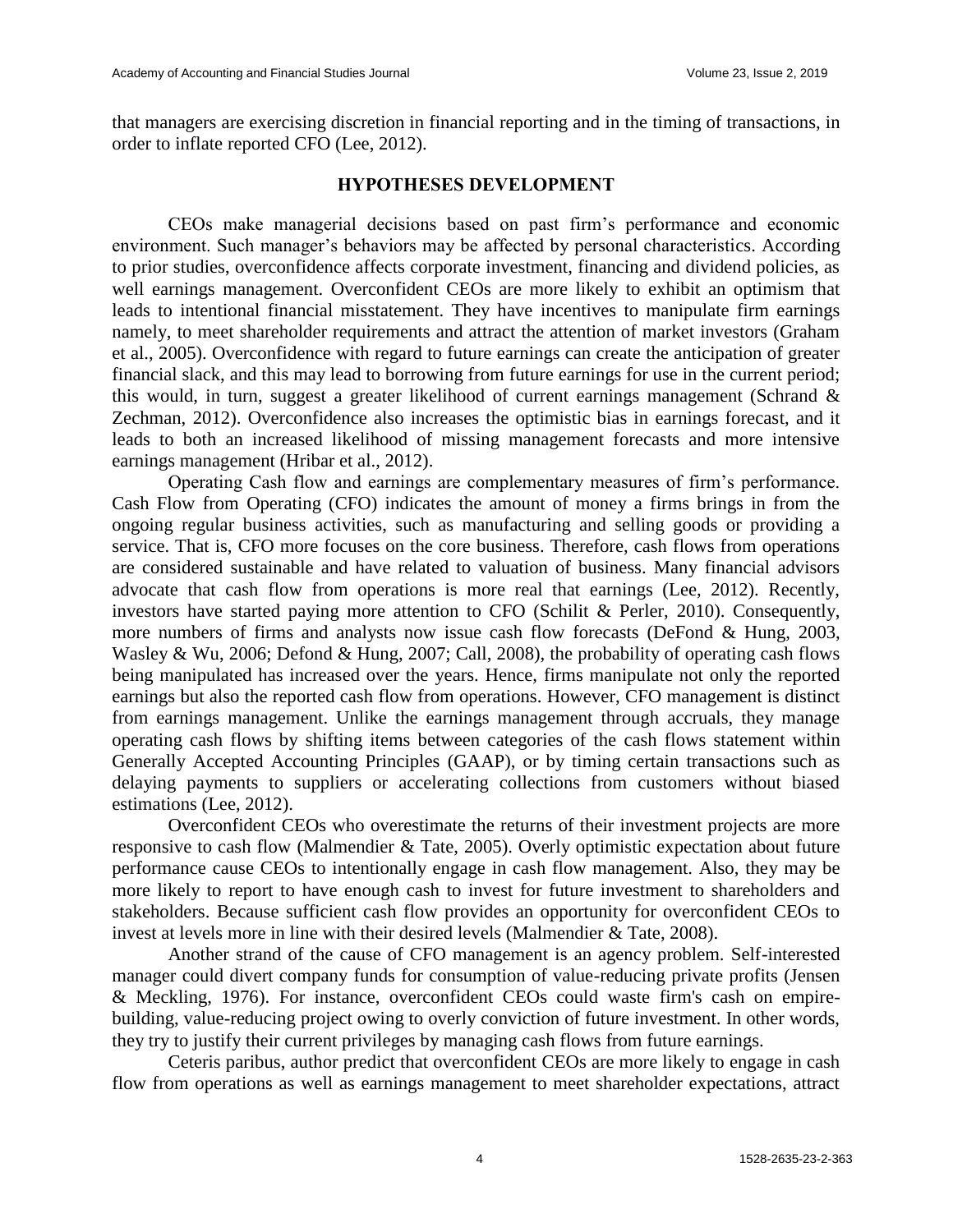the attention of market investors and to justify their financial decision and privileges. Therefore set the following hypothesis.

*H1: There is a positive relation between CEO overconfidence and CFO management.*

## **METHODOLOGY**

## **Sample Selection**

Table 1 outlines the sample selection procedure of the current study. Sample data from the 1992-2014 period were drawn from the Compustat, CRSP, and Execucomp databases. (The study period starts in 1992, because data pertaining to the measurement of overconfidence has been available through Compustat only since then.) First, researchers included all firms that have a distribution code in the CRSP database; started with 280,244 firm-year observations, and then excluded some records. To estimate unexpected CFO, this study requires at least 15 observations for each industry year group. Researchers excluded 1,832 firm-year observations that have insufficient information, and also excluded firms in the financial industry (SIC codes 6000- 6999). Finally, after excluding firm-year observations that lack sufficient information for measuring the independent variables, the study obtain a final sample of 30,486 firm-year observations. To calculate ∆CC, author eliminated 5,689 firm-year records that lack quarterly Compustat data. The study used 24,797 firm-year observations in the cash conversion cycle analysis.

| <b>Table 1</b><br><b>SAMPLE SELECTION</b>                                                 |            |  |  |  |
|-------------------------------------------------------------------------------------------|------------|--|--|--|
| <b>Sample Selection Criteria</b>                                                          | Firm-years |  |  |  |
| Total number of firm-years between 1992 and 2014 that have distribution code on Compustat | 280,244    |  |  |  |
| (-) Firms-years without at least 15 observations for each industry-year to estimate UCFO  | 1,832      |  |  |  |
| (-) Firms-years of financial institutions (SIC 6000-6999)                                 | 15,749     |  |  |  |
| (-) Firms-years that do not have information from ExecComp                                | 216,886    |  |  |  |
| (-) Firms-years have insufficient information to measure independent variables            | 15,291     |  |  |  |
| Total number of firm-years in final sample for UCFO                                       | 30,486     |  |  |  |
| (-) Firm-years without data from Compustat quarterly to compute $\Delta CC$               | 5.689      |  |  |  |
| Total number if firm-years in final sample for Cash Conversion Cycle                      | 24,797     |  |  |  |

## **Research Model**

This study used two proxies to measure overconfidence. The first measure is based on executives' option-exercising behavior (Holder67); the other is based on companies' investment decisions (CAPEX). First, Malmendier & Tate (2005) suggest that overconfident CEOs tend to believe that their competencies are helpful in increasing firm value, and so they will frequently disclose good information or be strongly motivated to hold stock options. Based on this inference, it may be appropriate to measure overconfidence through detailed information with regard to CEOs' disclosures and options holdings. Following Campbell et al. (2011), the study used the following process to measure the overconfidence (Holder67). Overconfidence is measured based on whether CEOs exercise their option after the end of the vesting period. First, researcher collected the average realizable value per option from ExecuComp. Second, estimated the average exercise price of options by using the average realizable value per option and the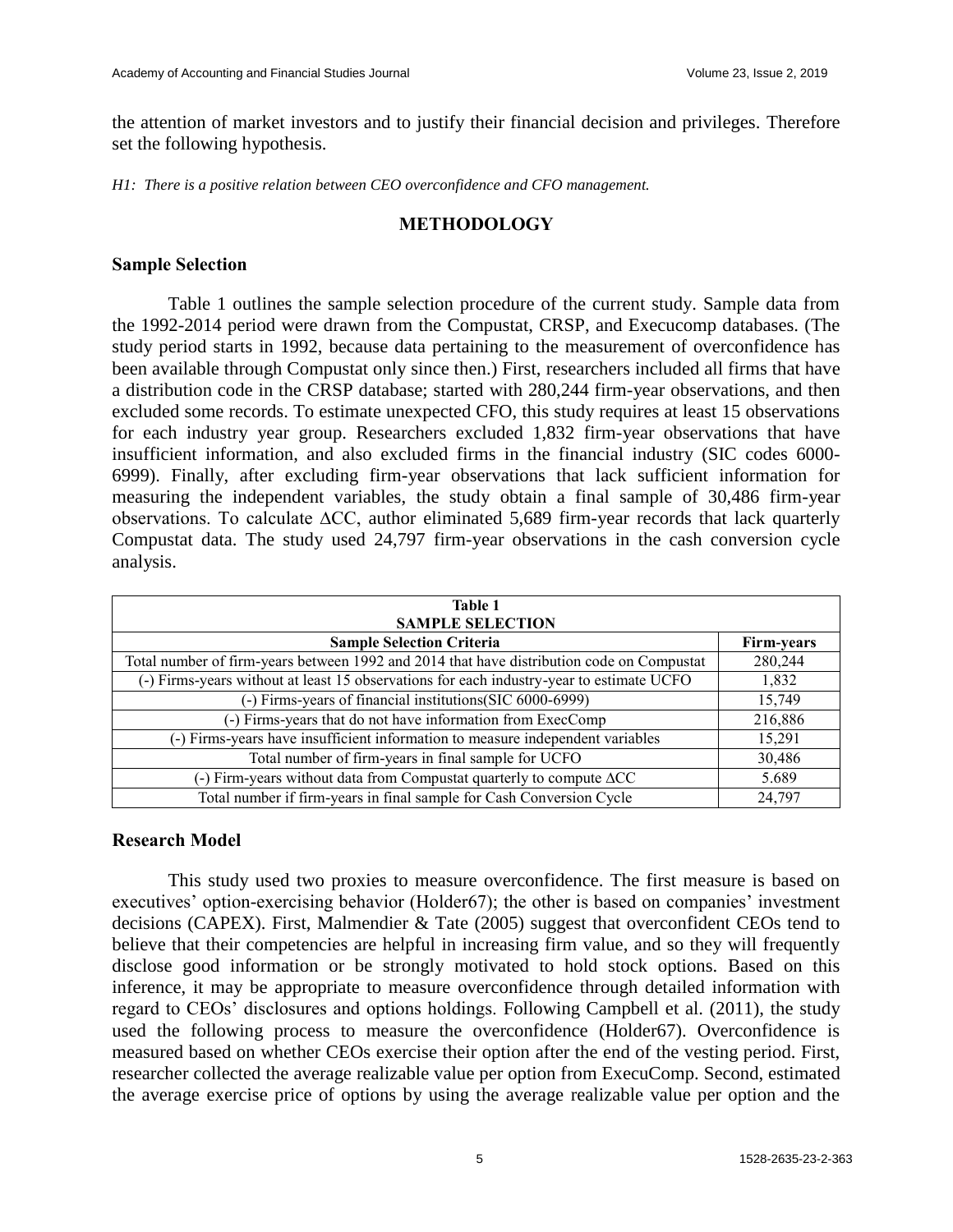contemporaneous stock price. Third, calculated the average percentage of extent to which options are in the money. Lastly, the study set Holder67 as being equal to 1 if the average value per option divided by the average exercise price option exceeded 0.67 for the CEO at least twice during the sample period, and 0 otherwise. Consistent with Malmendier & Tate (2005) and Campbell et al. (2011), CEOs are considered overconfident during the first year in which they exhibit this option-exercising behavior, and as overconfident for the remainder of the sample period. This paper estimates CEO Overconfidence from Execucomp by following Campbell et al. (2011).

$$
\bar{C} \text{ (average per option)} = \frac{\text{The value of exercise } \text{the} \text{ increase}}{\text{The number of exercise } \text{the} \text{ increase}} \tag{1}
$$

$$
\bar{X} \text{ (average exercise prove per option)} = \text{The stock price}(\bar{S}) - \bar{C}
$$
 (2)

$$
Holder 67 = \frac{c}{\bar{x}} \tag{3}
$$

The second measure of CEO overconfidence relies on companies' investment decision. Ben-David et al. (2007) find that companies with overconfident CEO have larger capital expenditure than other companies. Malmendier & Tate (2005) reported that overconfident CEOs are more likely to overinvest in capital projects. Research set investment based proxy for overconfidence, CAPEX, equal to one if capital expenditure deflated by total assets is greater than the median in the company's industry, and zero otherwise. This paper used Fama & French 48 industry categories, if capital expenditure is larger than median of same industry, CEOs are classified as overconfidence. This study used CAPEX for proxy of overconfidence (Ahmed & Duellman, 2012).

$$
\frac{The capital expenditure}{lagged total assets} > \frac{The median capital expenditure}{lagged total assets}
$$
\n(4)

Following prior literature (Roychowdhury, 2006; Cohen et al., 2008; Cohen & Zarowin, 2010; Kim et al., 2012), Research estimates the unexpected operating cash follow from Equation (5). This paper requires at least 15 observations in a two-digit SIC code for a given year. For every firm-year, unexpected cash flow from operations is the residuals from Equation (5). Unexpected CFO is the difference between actual and expected CFO.

$$
\frac{CFO_t}{TA_{t-1}} = \beta_0 + \beta_1 \left(\frac{1}{TA_{t-1}}\right) + \beta_2 \left(\frac{Sales_t}{TA_{t-1}}\right) + \beta_3 \left(\frac{\Delta Sales_t}{TA_{t-1}}\right) \tag{5}
$$

Where,

CFO=Cash Flow from Operation; TA=Total Assets; Sales=Sales in given year; ∆Sales=change of sales.

In line with the previous literature (Roychowdhury, 2006; Cohen et al., 2008; Cohen & Zarowin, 2010, Kim et al., 2012), The research estimates the unexpected operating cash flow through Equation (5). For a given year, this study requires at least 15 observations in a two-digit standard industrial classification (SIC) code. For every firm year, unexpected CFO is the residual from Equation (5). Unexpected CFO is the difference between the actual and expected CFO.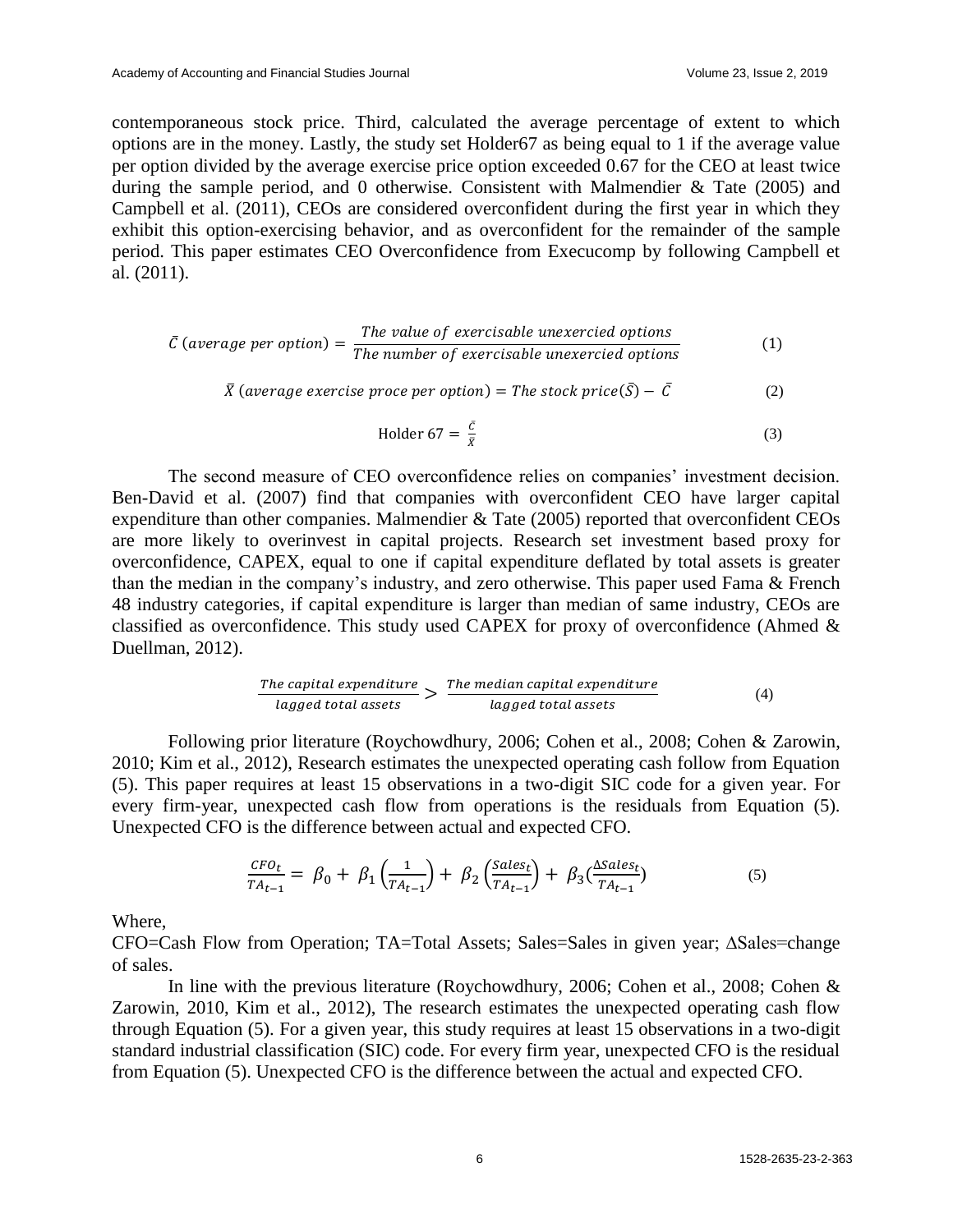To test the hypothesis that there is a relation between CEO overconfidence and CFO management, this study uses the following three regression models (Equations (6)–(8)). We will look at each of these, in turn.

$$
UCFO_{it} = \alpha + \beta 10 \text{verconf}_{it} + \beta_2 \text{Size}_{it} + \beta_3 \text{MTB}_{it} + \beta_4 \text{Leverage}_{it} + \beta_5 \text{Ab}\_\text{ACC}_{it} + \text{Year} \& \text{IND}\text{Indicators} + \varepsilon_{it} \tag{6}
$$

Next, author used the model of Nagar  $\&$  Sen (2013) to examine whether firms with an overconfident CEO shift investing or financing cash flow to operating cash flow. According to Nagar and Sen, if managers make either of these two shifts, the Cash Flow from Financing (CFF) and Cash Flow from Investing (CFI) values will be negative. They also use an interaction term with a Z-score (multiply-1). They suggest that a negative coefficient is evidence that managers are more likely to shift cash flow when their firm is in financial distress. The current study uses Equation (7) to examine whether overconfident CEOs use classification shifting to inflate operating cash flows.

$$
UCFO_{it} = \alpha + \beta_1 Overconf_{it} + \beta_2 CFF_{it} + \beta_3 CFI_{it} + \beta_4 Overconf * CFF_{it} + \beta_5 Overconf * CFI_{it} + \beta_6 SIZE_{it} + \beta_7 MTB_{it} + \beta_8 Leverage_{it} + \beta_9 Ab_{ACC_{it}} + Year & IND \; Indicators + \varepsilon_{it}
$$
 (7)

The third set of tests examines whether overconfident CEOs use timing to manage CFO. Following Lee (2012), the current study uses the cash conversion cycle, which measures how long it takes a firm to collect cash on accounts receivable after the firm pays cash for its inventory. Author used Equation (8) to examine whether overconfident CEOs use timing to manage CFO.

$$
\Delta CC_{i,t+1} = \alpha + \beta 10 \text{verconf}_{it} + \beta_2 \text{Size}_{it} + \beta_3 \text{MTB}_{it} + \beta_4 \text{Leverage}_{it} + \beta_5 \text{Ab}_{\text{-}} \text{ACC}_{it} + \text{Year} \& \text{IND}\text{Indicators} + \varepsilon_{it} \tag{8}
$$

## **Control Variables**

Several of the control variables were included which were identified in the previous literature as determinants of unexpected CFO and the cash conversion cycle. Studies within the literature control for firm size by including the natural log of total assets (SIZE); they also control for leverage (LEV), which is the ratio of total debt to total assets. The research included the ratio of Market-to-Book of equity (MTB); The research also include the absolute value of discretionary accruals (Kim et al., 2012; Lee, 2012) so that two earnings management proxies namely, accrual-based and real activities manipulation have a substitutive relation.

## **RESULTS**

#### **Descriptive Statistics and Univariate Analysis**

Table 2 provides descriptive statistics of the variables used in this study. It shows that the mean of overconfident CEOs is 73.7% when Holder67 is used; that number is 49.7% when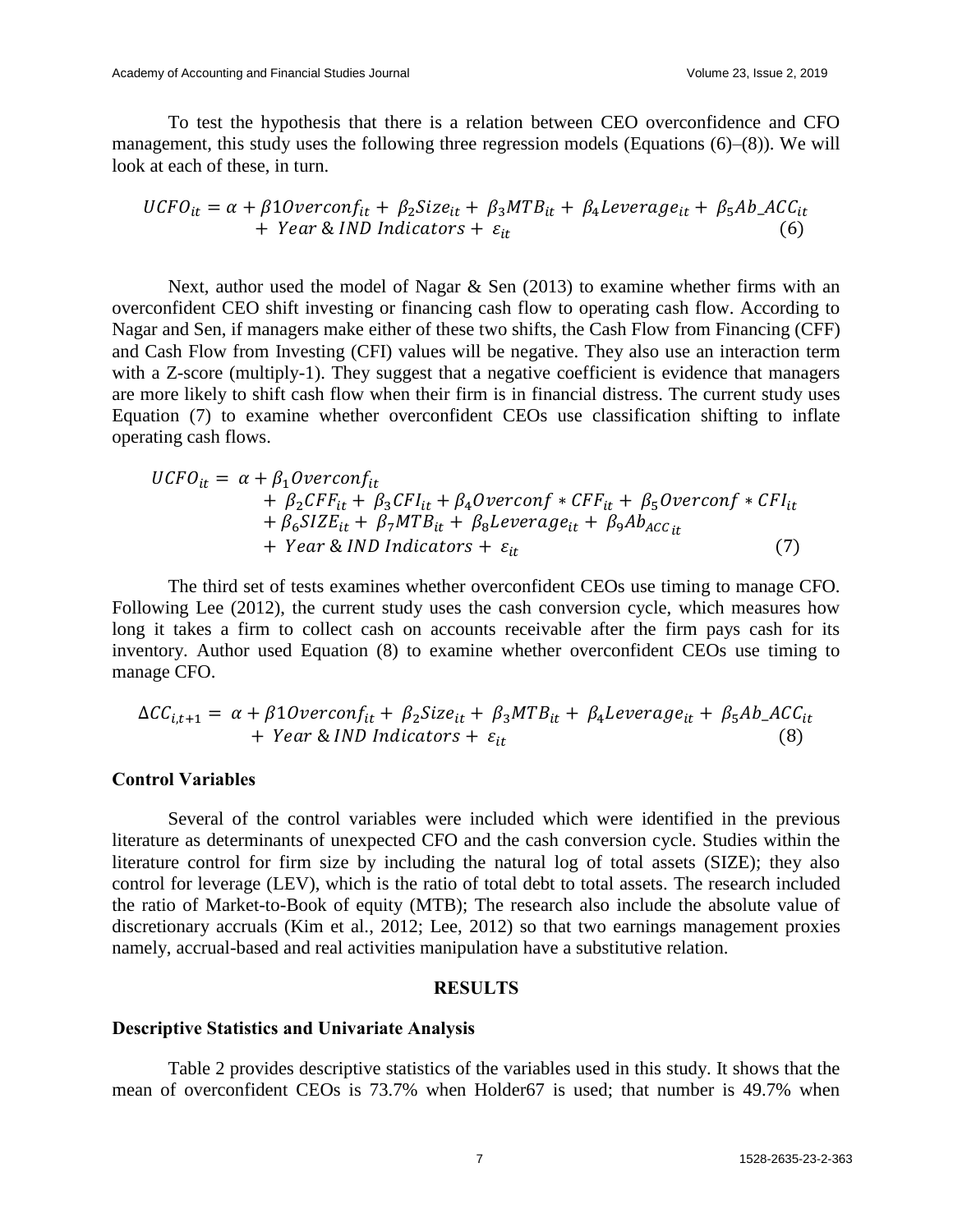CAPEX is instead used as a proxy for overconfidence. The mean and median values of UCFO are 0.074 and 0.058, respectively. The mean value of the cash conversion cycle between Q1 of year t and Q4 of year t-1 is about eight days.

| Table 2<br><b>DESCRIPTIVE STATISTICS</b> |          |           |            |          |          |          |         |
|------------------------------------------|----------|-----------|------------|----------|----------|----------|---------|
| <b>Variables</b>                         | Mean     | Std. Dev. | Min        | 25%      | Median   | 75%      | Max     |
| Holder <sub>67</sub>                     | 0.737    | 0.440     | 0.000      | 0.000    | 1.000    | 1.000    | 1.000   |
| <b>CAPEX</b>                             | 0.497    | 0.500     | 0.000      | 0.000    | 0.000    | 1.000    | 1.000   |
| <b>UCFO</b>                              | 0.074    | 0.591     | $-20.638$  | $-0.008$ | 0.058    | 0.144    | 27.259  |
| <b>CFF</b>                               | 0.015    | 0.174     | $-0.284$   | $-0.059$ | $-0.015$ | 0.031    | 1.009   |
| <b>CFI</b>                               | $-0.108$ | 0.156     | $-0.891$   | $-0.142$ | $-0.070$ | $-0.029$ | 0.216   |
| <b>SIZE</b>                              | 7.268    | 1.598     | 3.859      | 6.106    | 7.153    | 8.341    | 11.284  |
| <b>MTB</b>                               | 0.227    | 3.398     | $-6.872$   | 1.447    | 2.217    | 3.592    | 21.285  |
| Leverage                                 | 0.148    | 0.183     | 0.000      | 0.060    | 0.216    | 0.345    | 0.808   |
| Ab ACC                                   | 5.187    | 0.373     | 0.000      | 0.026    | 0.064    | 0.150    | 20.671  |
| $\triangle CC$                           | 8.010    | 36.254    | $-119.989$ | $-3.487$ | 2.533    | 13.292   | 201.080 |

Table 3 reports Pearson correlation coefficients for the variables used in Equations (6)- (8). The unexpected CFO significantly correlates with Holder67 and CAPEX, but the cash conversion cycle does not significantly correlate with Holder67 and CAPEX. A positive correlation would indicate that overconfident CEOs are more likely to inflate their CFO. The correlation coefficients between Holder67 and CFF, CFI, MTB, LEV, and Ab\_ACC are 0.02, - 0.06, 0.08, -0.06, and 0.03, respectively, and all are significant at the 1% level. This implies that firms with an overconfident CEO are more likely to have larger CFF, MTB, and Ab\_ACC values and lower CFI and Leverage values.

| Table 3<br><b>CORRELATIONS MATRIX</b>                                                   |                      |              |             |            |            |             |            |          |         |                |
|-----------------------------------------------------------------------------------------|----------------------|--------------|-------------|------------|------------|-------------|------------|----------|---------|----------------|
|                                                                                         | Holder <sub>67</sub> | <b>CAPEX</b> | <b>UCFO</b> | <b>CFF</b> | <b>CFI</b> | <b>SIZE</b> | <b>MTB</b> | Leverage | Ab ACC  | $\triangle CC$ |
| Holder <sub>6</sub>                                                                     | 1.000                | 0.01         | 0.02        | 0.02       | $-0.06$    | 0.01        | 0.08       | $-0.06$  | 0.03    | 0.02           |
| <b>CAPEX</b>                                                                            |                      | 1.000        | 0.05        | 0.15       | $-0.28$    | $-0.07$     | 0.10       | $-0.04$  | $-0.01$ | $-0.05$        |
| <b>UCFO</b>                                                                             |                      |              | 1.000       | 0.01       | $-0.08$    | $-0.01$     | 0.10       | $-0.04$  | 0.18    | $-0.01$        |
| <b>CFF</b>                                                                              |                      |              |             | 1.000      | $-0.73$    | $-0.12$     | 0.07       | 0.12     | 0.09    | 0.01           |
| <b>CFI</b>                                                                              |                      |              |             |            | 1.000      | 0.07        | $-0.13$    | $-0.05$  | $-0.04$ | 0.04           |
| <b>SIZE</b>                                                                             |                      |              |             |            |            | 1.000       | $-0.04$    | 0.32     | $-0.06$ | $-0.02$        |
| <b>MTB</b>                                                                              |                      |              |             |            |            |             | 1.000      | $-0.08$  | 0.05    | $-0.02$        |
| Leverage                                                                                |                      |              |             |            |            |             |            | 1.000    | $-0.03$ | 0.00           |
| Ab ACC                                                                                  |                      |              |             |            |            |             |            |          | 1.000   | 0.01           |
| $\triangle CC$                                                                          |                      |              |             |            |            |             |            |          |         | 1.000          |
| Two-tailed t-test, coefficients in <b>bolds</b> are significant at less than 5% levels. |                      |              |             |            |            |             |            |          |         |                |

Table 4 reports the mean and median differences between firms with an overconfident CEO and those with a non-overconfident CEO. Using Holder67, the mean UCFO value for firms with an overconfident CEO and those with a non-overconfident CEO is 0.081 and 0.052, respectively; with CAPEX, those mean values are 0.103 and 0.044, respectively. The mean difference in UCFO between firms with an overconfident CEO and those with a nonoverconfident CEO is statistically significant at the 1% level. Additionally, the mean value in the cash conversion cycle between the two groups of firms is significantly different at the 1% level.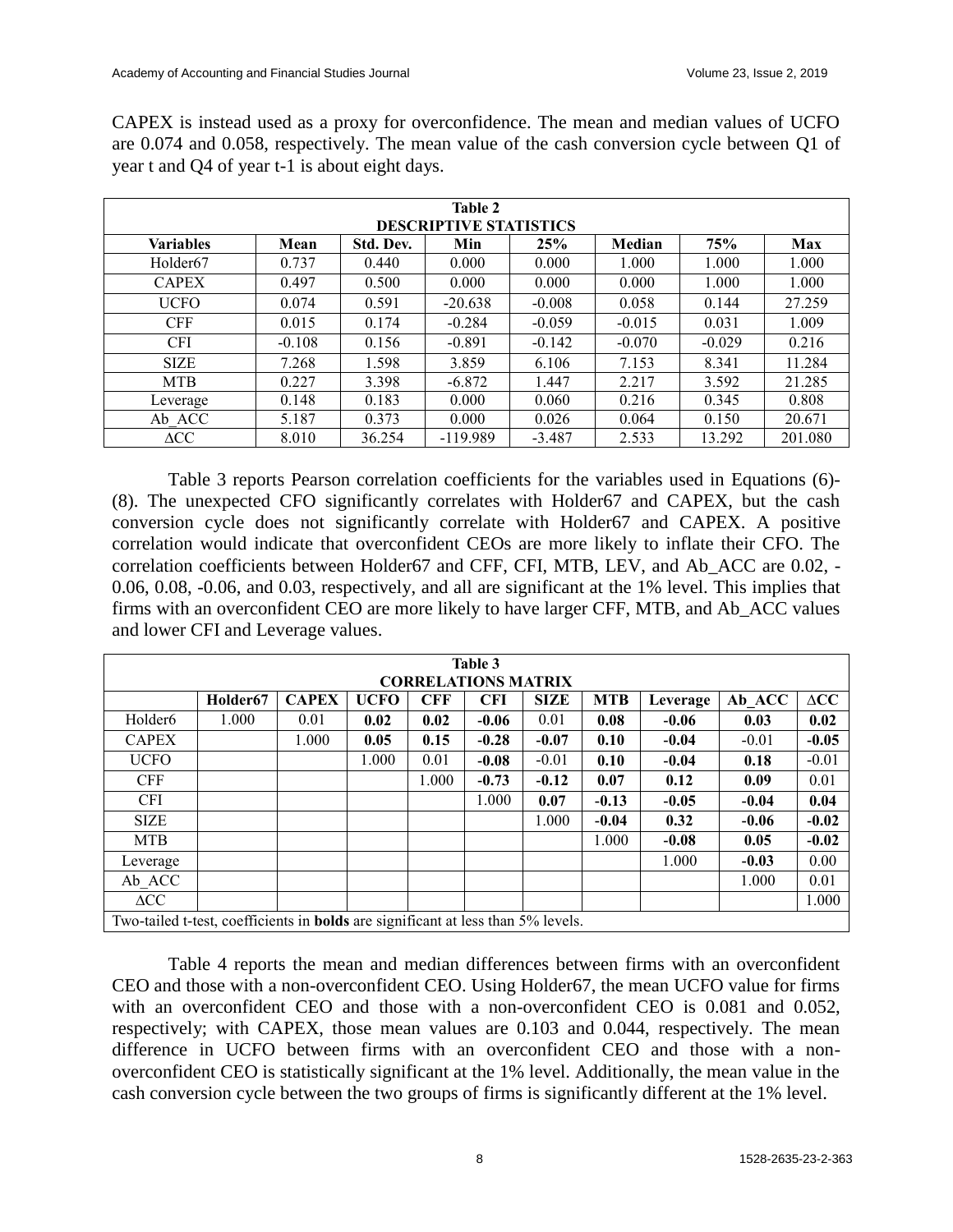Additionally, when research used Holder67 as a proxy for overconfidence, the mean values of Ab\_ACC are significantly larger for firms with an overconfident CEO (0.153) than for firms with a non-overconfident CEO. This means that firms with an overconfident CEO are more likely to manage earnings through accruals; this finding is consistent with those of prior research that finds that overconfident CEOs are more likely to manipulate earnings (Hribar et al., 2012, Schrand & Zechman, 2012). Furthermore, firms with an overconfident CEO are more likely to have larger SIZE and MTB values, and a lower Leverage value. Overall, these two groups of firms have statistically different firm characteristics.

| Table 4                                                           |            |                    |           |                         |             |             |  |
|-------------------------------------------------------------------|------------|--------------------|-----------|-------------------------|-------------|-------------|--|
| <b>T-TEST BETWEEN OVERCONFIDENT CEO AND NON-OVERCONFIDENT CEO</b> |            |                    |           |                         |             |             |  |
|                                                                   |            | $Holder67/CAPEX=1$ |           | Holder67/CAPEX $\neq$ 0 | Difference  | Difference  |  |
|                                                                   | Mean       |                    |           | Mean                    |             |             |  |
| Variables                                                         | $N=22,458$ | $N=15,340$         | $N=8,028$ | $N=15,146$              |             |             |  |
| <b>UCFO</b>                                                       | 0.081      | 0.103              | 0.052     | 0.044                   | $0.029***$  | $0.059***$  |  |
| <b>FCF</b>                                                        | 0.014      | 0.043              | 0.015     | $-0.013$                | 0.001       | $0.056***$  |  |
| ICF                                                               | $-0.113$   | $-0.156$           | $-0.095$  | $-0.060$                | $-0.018***$ | $-0.096***$ |  |
| <b>Size</b>                                                       | 7.316      | 7.157              | 7.132     | 7.378                   | $0.184***$  | $-0.221***$ |  |
| <b>MTB</b>                                                        | 3.212      | 3.467              | 2.574     | 2.626                   | $0.638***$  | $0.841***$  |  |
| Leverage                                                          | 0.219      | 0.217              | 0.248     | 0.235                   | $-0.026***$ | $-0.018***$ |  |
| Ab ACC                                                            | 0.153      | 0.147              | 0.132     | 0.148                   | $0.021***$  | 0.001       |  |
| $\triangle CC$                                                    | 8.355      | 6.176              | 7.037     | 9.826                   | $1.318***$  | $-3.650***$ |  |

\*\*\* denote the significance at 1% levels (two-tailed).

## **Relation between CEO Overconfidence and Unexpected CFO**

Table 5 reports the results of regressing the relation between CEO overconfidence and unexpected CFO. Table 5 shows the reported t-statistics based on standard errors clustered at the firm level. The coefficient on Holder67 in columns (1) and (3) are significantly positive, and the coefficient on CAPEX in columns (2) and (4) are statistically significant at the 1% level; these results are consistent with previous research that find that overconfident CEOs are more likely to engage in earnings management. The result indicates that firms with an overconfident CEO are also more likely to inflate CFO. The implication here is that overconfident CEOs have incentives to manipulate their firm earnings to meet shareholder requirements and attract the attention of market investors.

| Table 5<br>REGRESSION OF OVERCONFIDENT CEO ON UNEXPECTED CFO |              |             |                |              |  |  |
|--------------------------------------------------------------|--------------|-------------|----------------|--------------|--|--|
| Dependent: UCFO                                              | Coefficient  | Coefficient | Coefficient    | Coefficient  |  |  |
|                                                              | $(t$ -stat.) | $(t-stat.)$ | $(t$ -stat.)   | $(t-stat.)$  |  |  |
| Intercept                                                    | 0.010        | $-0.000$    | $-0.107***$    | $-0.120***$  |  |  |
|                                                              | (0.290)      | (0.000)     | $(-2.720)$ *** | $(-4.46)$    |  |  |
| Holder <sub>67</sub>                                         | $0.024***$   | $0.070***$  | $0.016**$      |              |  |  |
|                                                              | (3.12)       | (9.82)      | (2.03)         |              |  |  |
| <b>CAPEX</b>                                                 |              |             |                | $0.049***$   |  |  |
|                                                              |              |             |                | (6.41)       |  |  |
| <b>SIZE</b>                                                  |              |             | $0.011***$     | $0.012***$   |  |  |
|                                                              |              |             | (3.31)         | (3.62)       |  |  |
| <b>MTB</b>                                                   |              |             | $0.014***$     | 0.014        |  |  |
|                                                              |              |             | (9.59)         | $(9.12)$ *** |  |  |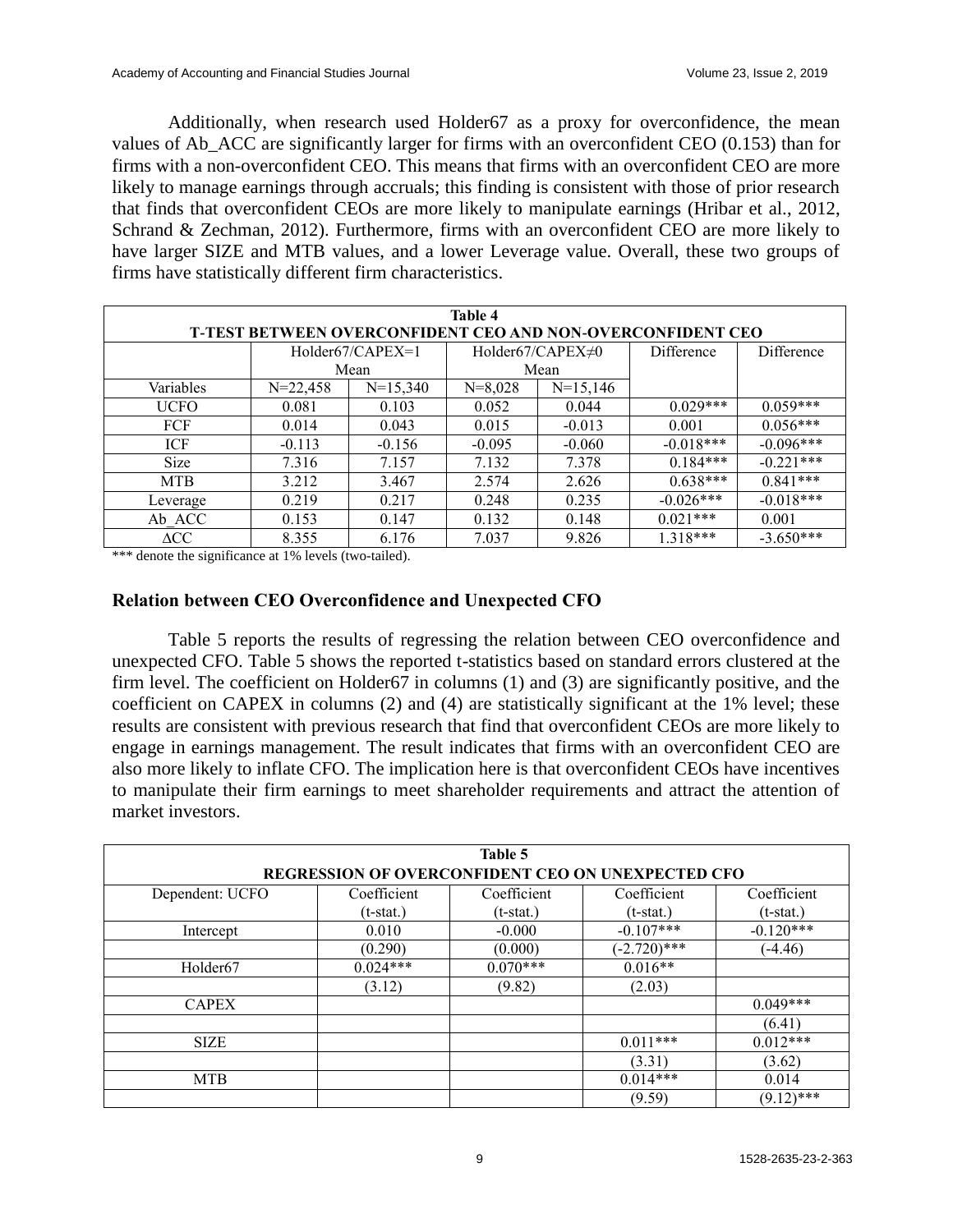| Table 5                                                  |        |        |             |             |  |  |
|----------------------------------------------------------|--------|--------|-------------|-------------|--|--|
| <b>REGRESSION OF OVERCONFIDENT CEO ON UNEXPECTED CFO</b> |        |        |             |             |  |  |
| Leverage                                                 |        |        | $-0.146***$ | $-0.138***$ |  |  |
|                                                          |        |        | $(-5.48)$   | $(-5.17)$   |  |  |
| Ab ACC                                                   |        |        | $0.285***$  | $0.282***$  |  |  |
|                                                          |        |        | (4.72)      | (4.69)      |  |  |
| Year Indicators                                          | Yes    | Yes    | Yes         | Yes         |  |  |
| <b>Industry Indicators</b>                               | Yes    | Yes    | Yes         | Yes         |  |  |
| Adj. R                                                   | 0.056  | 0.059  | 0.094       | 0.095       |  |  |
| N                                                        | 30,486 | 30,486 | 30,486      | 30,486      |  |  |

\*\*, and \*\*\* denote the significance at 5%, and 1% levels (two-tailed), respectively.

## **Relation between Classification Shifting and Unexpected CFO**

Table 6 shows the relation between classification shifting and unexpected CFO. The coefficients CFF and CFI are negative and statistically significant, respectively. The interaction terms Holder67\*CFF, Holder67\*CFI, and CAPEX\*CFI are significantly negative. A negative coefficient suggests that overconfident CEOs shift cash flows between operating and financing (investing) categories in order to inflate operating cash flows; in such cases, therefore, operating cash flows will increase with a decrease in financing or investing cash flows.

|                            | Table 6                                                           |                      |
|----------------------------|-------------------------------------------------------------------|----------------------|
|                            | REGRESSION OF UNEXPECTED CFO ON FINANCING AND INVESTING CASH FLOW |                      |
| Dependent: UCFO            | Coefficient                                                       | Coefficient          |
|                            | $(t-stat.)$                                                       | $(t-stat.)$          |
| Intercept                  | $-0.122***$                                                       | $-0.133***$          |
|                            | $\overline{(-4.76)}$                                              | $\overline{(-5.39)}$ |
| Holder67                   | $-0.014$                                                          |                      |
|                            | $(-1.25)$                                                         |                      |
| <b>CAPEX</b>               |                                                                   | 0.010                |
|                            |                                                                   | (1.43)               |
| <b>CFF</b>                 | $-0.515***$                                                       | $-0.514***$          |
|                            | $(-7.90)$                                                         | $(-7.90)$            |
| <b>CFI</b>                 | $-0.605***$                                                       | $-0.607***$          |
|                            | $(-6.67)$                                                         | $(-6.96)$            |
| Holder67/CAPEX*CFF         | $-0.064*$                                                         | $-0.059$             |
|                            | $(-1.66)$                                                         | $(-1.61)$            |
| Holder67/CAPEX*CFI         | $-0.213**$                                                        | $-0.195**$           |
|                            | $(-2.37)$                                                         | $(-2.44)$            |
| <b>SIZE</b>                | $0.005*$                                                          | $0.005*$             |
|                            | (1.81)                                                            | (1.69)               |
| <b>MTB</b>                 | $0.011***$                                                        | $0.011***$           |
|                            | (8.08)                                                            | (7.89)               |
| Leverage                   | $-0.087***$                                                       | $-0.085***$          |
|                            | $(-3.76)$                                                         | $(-3.62)$            |
| $Ab$ <sub>_ACC</sub>       | $0.281***$                                                        | $0.281***$           |
|                            | (4.93)                                                            | (4.92)               |
| Year Indicators            | Yes                                                               | Yes                  |
| <b>Industry Indicators</b> | Yes                                                               | Yes                  |
| Adj. R                     | 0.115                                                             | 0.115                |
| $\overline{\rm N}$         | 30,486                                                            | 30,486               |

\*, \*\*, and \*\*\* denote the significance at 10%, 5%, and 1% levels (two-tailed), respectively.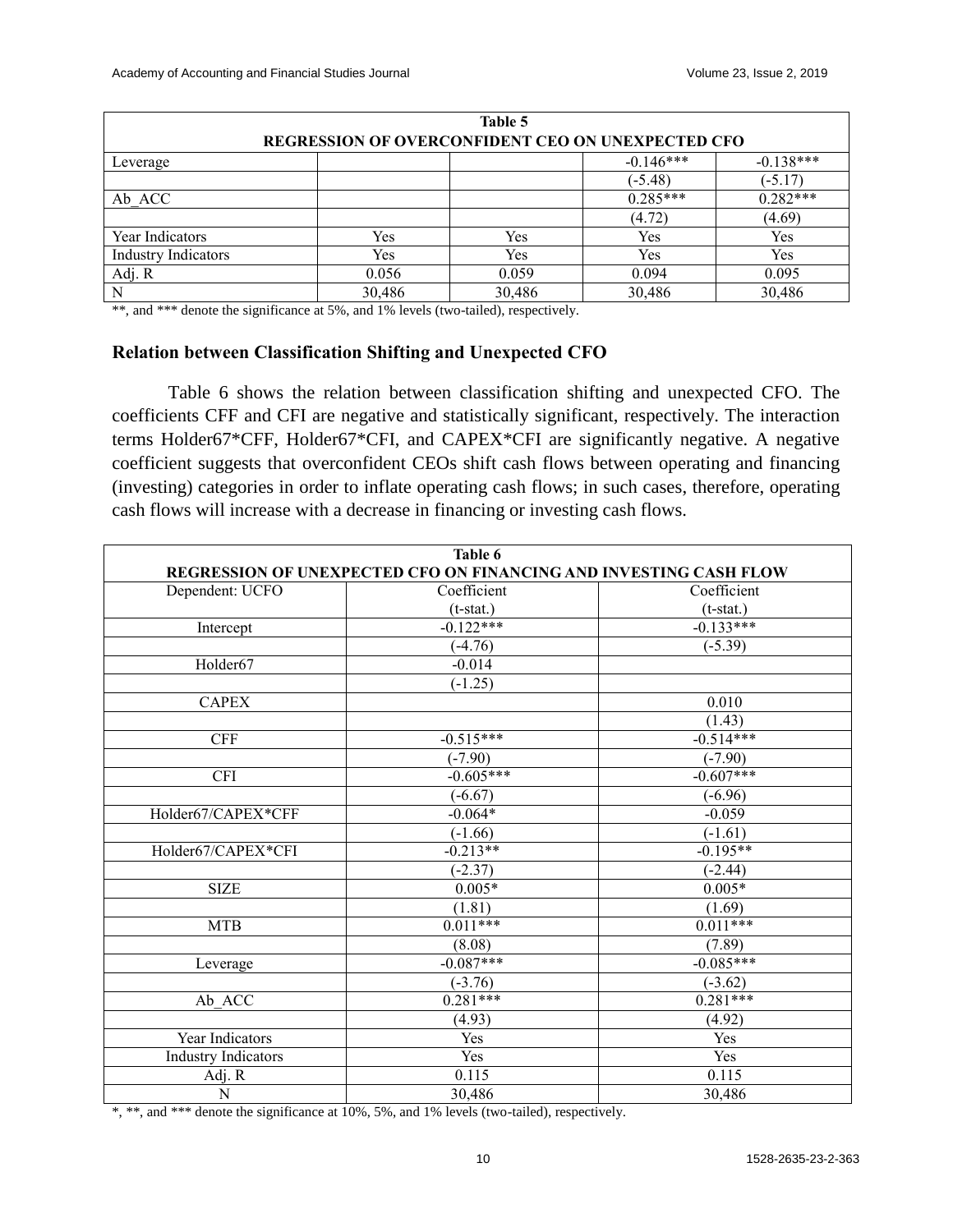## **Relation between CEO Overconfidence and the Cash Conversion Cycle**

Table 7 reports the results of regression on whether overconfident CEOs are more likely to accelerate cash collections and delay cash payments for higher CFO, compared to nonoverconfident CEOs. In this case, Researchers didn't find evidence that overconfident CEOs are more likely to shorten the cash conversion cycle in Q4 and to report higher CFO, relative to nonoverconfident CEOs.

| Table 7                                               |             |             |  |  |  |
|-------------------------------------------------------|-------------|-------------|--|--|--|
| REGRESSION OF OVERCONFIDENCE ON CASH CONVERSION CYCLE |             |             |  |  |  |
| Dependent: UCFO                                       | Coefficient | Coefficient |  |  |  |
|                                                       | $(t-stat.)$ | $(t-stat.)$ |  |  |  |
| Intercept                                             | 132.934**   | 130.899*    |  |  |  |
|                                                       | (1.98)      | (1.95)      |  |  |  |
| Holder67                                              | $-2.916$    |             |  |  |  |
|                                                       | $(-0.75)$   |             |  |  |  |
| <b>CAPEX</b>                                          |             | 2.168       |  |  |  |
|                                                       |             | (0.51)      |  |  |  |
| <b>SIZE</b>                                           | 2.879**     | 2.790**     |  |  |  |
|                                                       | (2.27)      | (2.20)      |  |  |  |
| <b>MTB</b>                                            | $-1.634**$  | $-1.695**$  |  |  |  |
|                                                       | $(-2.47)$   | $(-2.54)$   |  |  |  |
| Leverage                                              | $-6.754$    | $-6.246$    |  |  |  |
|                                                       | $(-0.52)$   | $(-0.48)$   |  |  |  |
| Ab ACC                                                | 10.670      | 10.612      |  |  |  |
|                                                       | (1.15)      | (1.15)      |  |  |  |
| Year Indicators                                       | Yes         | Yes         |  |  |  |
| <b>Industry Indicators</b>                            | Yes         | Yes         |  |  |  |
| Adj. R                                                | 0.085       | 0.087       |  |  |  |
| N                                                     | 24,797      | 24,797      |  |  |  |

\*, \*\* denote the significance at 10%, and 5%levels (two-tailed), respectively.

## **DISCUSSION AND CONCLUSION**

Managers use various methods to inflate core earning or operating earnings, depending on the costs, constraints, and timing relating to each strategy. Additionally, managers have also been found to manipulate reported cash from operations in the statement of Cash Flows. However, Cash flow management differs from earnings management. CEOs manage operating cash flows by shifting items between categories of the cash flows statement within Generally Accepted Accounting Principles (GAAP), or by timing certain transactions such as delaying payments to suppliers or accelerating collections from customers (Lee, 2012).

Recently, more firms and analysts are now issuing cash flow forecasts. Additionally, the probability of operating cash flows being manipulated has also increased over the years, and investors have started to pay more attention to Cash Flow from Operations (CFO). According to the results of previous research, overconfident Chief Executive Officers (CEOs) are more likely to manage earnings through accruals and real earnings management (Hribar et al., 2012; Schrand & Zechman, 2012). Despite having been many studies on earnings management, to date there is little evidence with respect to cash flow management. This study found that overconfident CEOs are more likely to manipulate operating cash flows through the misclassification of cash flows.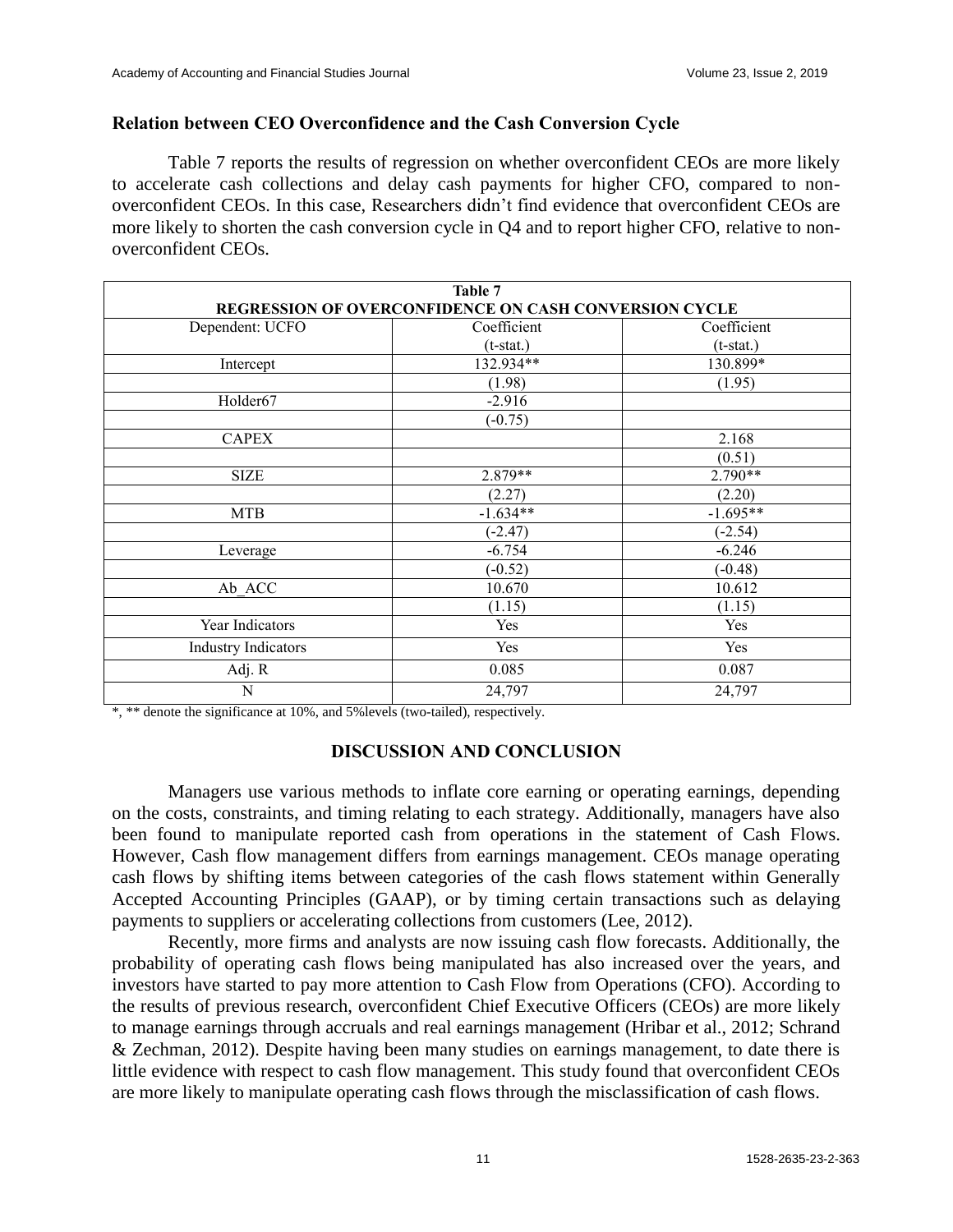The research found that even after controlling for industry and year fixed effects, as well as other determinants, firms with an overconfident CEO are more likely to inflate CFO. The research also found that overconfident CEOs are more likely to manage CFO by shifting items. As such, the current study provides an evidence that firms with an overconfident CEO are more likely to shift cash flows between operating and financing categories in order to inflate CFO. These findings suggest that overconfident CEOs could have an incentive to inflate CFO to manipulate of their firm's cash flow (e.g., meet shareholder requirements and attract the attention of market investors). Collectively, this study provided a direct evidence of the relation between CEO overconfidence and cash flow management as a means of earnings management.

This study contributes to the literature on cash flow, by providing evidence that CEO overconfidence correlates with CFO management. However, this study didn't found an evidence through additional analysis (i.e., using the cash conversion cycle) that investigates whether overconfident CEOs use timing to manage CFO.

#### **REFERENCES**

- Ahmed, A.S., & Duellman, S. (2013). Managerial overconfidence and accounting conservatism. *Journal of Accounting Research*, *51*(1), 1-30.
- Athanasakou, V., Strong, N.C., & Walker, M. (2011). The market reward for achieving analyst earnings expectations: Does managing expectations or earnings matter? *Journal of Business Finance & Accounting, 38*(1-2), 58-94.
- Ben-David, I., Graham, J.R., & Ben Harvey, C.R. (2007). Managerial overconfidence and corporate policies (No. w13711). *National Bureau of Economic Research*.
- Bhandari, G., & Deaves, R. (2006). The demographics of overconfidence. *The Journal of Behavioral Finance*, *7*(1), 5-11.
- Cain, C.A., Kolev, K.S., & McVay, S.E. (2012). A comprehensive analysis of the use of special items to manage earnings. *Working Paper*.
- Call, A. (2008). The implications of cash flow forecasts for investors' pricing and managers' reporting of earnings. *Working Paper.* The University of Washington.
- Campbell, T.C., Gallmeyer, M., Johnson, S.A., Rutherford, J., & Stanley, B.W. (2011). CEO optimism and forced turnover. *Journal of Financial Economics*, *101*(3), 695-712.
- Cohen, D.A., & Zarowin, P. (2010). Accrual-based and real earnings management activities around seasoned equity offerings. *Journal of Accounting and Economics*, *50*(1), 2-19.
- Cohen, D.A., Dey, A., & Lys, T.Z. (2008). Real and accrual-based earnings management in the pre-and post-Sarbanes-Oxley periods. *The Accounting Review*, *83*(3), 757-787.
- Dechow, P.M., Sloan, R.G., & Sweeney, A.P. (1995). Detecting earnings management. *The Accounting Review*, 93- 225.
- DeFond, M.L., & Hung, M. (2003). An empirical analysis of analysts' cash flow forecasts. *Journal of Accounting and Economics*, *35*(1), 73-100.
- Deshmukh, S., Goel, A.M., & Howe, K.M. (2013). CEO overconfidence and dividend policy. *Journal of Financial Intermediation*, *22*(3), 440-463.
- Fama, E.F., & French, K.R. (1997). Industry costs of equity. *Journal of Financial Economics, 43*(2), 153-193.
- Fan, Y., Barua, A., Cready, W.M., & Thomas, W.B. (2010). Managing earnings using classification shifting: Evidence from quarterly special items. *The Accounting Review, 85*(4), 1303-1323.
- Gong, G., Li, L. Y., & Xie, H. (2009). The association between management earnings forecast errors and accruals. *The Accounting Review*, *84*(2), 497-530.
- Graham, J.R., Harvey, C.R., & Rajgopal, S. (2005). The economic implications of corporate financial reporting. *Journal of Accounting and Economics*, *40*(1), 3-73.
- Heaton, J.B. (2002). Managerial optimism and corporate finance. *Financial Management*, 33-45.
- Hollie, D., Nicholls, C., & Zhao, Q. (2011). Effects of cash flow statement reclassifications pursuant to the SEC's one-time allowance. *Journal of Accounting and Public Policy*, *30*(6), 570-588.
- Hribar, P., Kim, J., Wilson, R., & Yang, H. (2012). Counterparty responses to managerial overconfidence. *Working Paper*. University of Iowa and University of Pennsylvania.